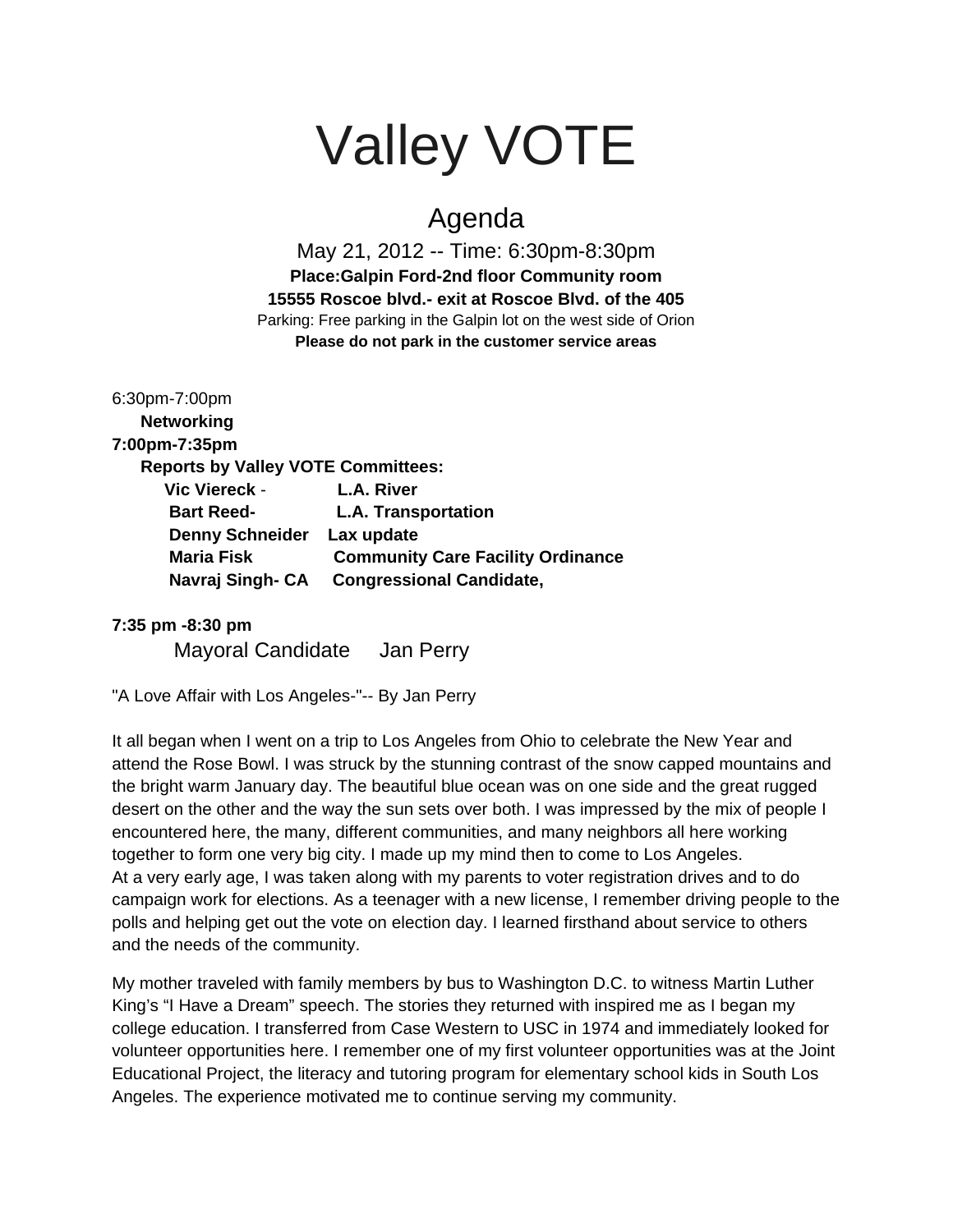Tom Bradley was mayor then, and I was really impressed by the changes he was bringing to Los Angeles. I admired his hard work, his quiet but persistent style, and the vision he had for the future of the city. He wasn't flashy. It wasn't all about his image. He just got the job done and people liked what he was doing.

### **Education Work and Family**

I earned both my Bachelors and Masters Degree at USC, married and began work as a



paralegal. I became active in my local community eventually serving as president of my homeowners association. I developed interests in both historic preservation and land use. In 1990, I was offered a position as Planning Deputy at the Office of Los Angeles City Councilman Mike Woo. This opened a new chapter in my life. I discovered that working for an elected official was a powerful means of helping communities. Good government does get things done for people. The government can work if you know what you are doing.

In 1993, I was asked to serve as Chief of Staff for a former City Councilwoman of the Ninth District. This provided me with the opportunity to develop meaningful relationships with the people living and working in the district. During this time, my daughter was born. That was a wonderful time in my life. Having a family added a greater dimension to my view of the city and what residents need to make a home here.

## **A Passion to Serve and a Record of Success**

In 2000, I made the decision to run to represent the Ninth Council District. I knew many of the people living and working there. I believed we could initiate programs that would improve the South Los Angeles communities and the downtown area. I had the skills and saw this as my time to run for public office. Thanks to a lot of hard work and a pretty wonderful staff of supporters, we won.

Since 2001, I have worked 24/7 to improve a council district that had not seen much investment or significant attention in over a generation. I secured over \$70 million for park and recreation facilities for families in the district. I worked with developers both for-profit and not-for-profit to urge the construction of 5,000 units of affordable and supportive housing for families, seniors, and the homeless. I began the process of undoing decades of environmental decay in south Los Angeles where industrial uses were developed in single family neighborhoods. I saw the opportunity to create more park space and installed two award winning wetland projects in South Los Angeles. I worked with the community on land use policy to prevent the over